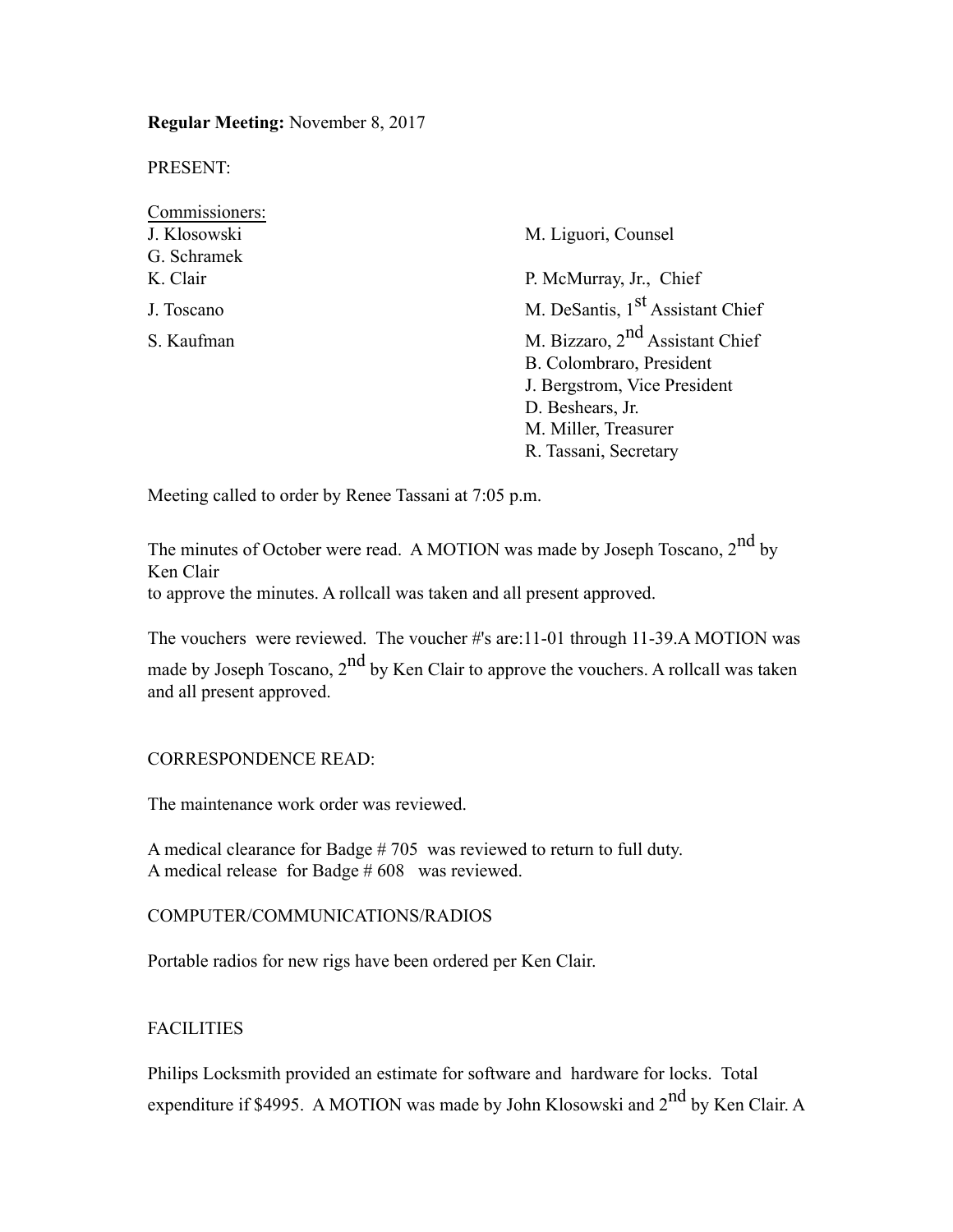roll call was taken and all approved.

Bill's Refrigeration bill: \$1700 Station 1 has heating and air conditioning issues. The lights for the parking lot at the main house have been ordered.

### FIRE AND EMS EQUIPMENT

Equipment is in. Air Packs are due this week or next. Dave Beshears spoke about a drying unit for gear.

FIRE ROADS

8-4-5 will install signs at a price of \$500 (should take ½ day).

FIRE PREVENTION

No new business.

GRANTS/AWARDS

No new business.

INSURANCE CLAIMS/VFBL

No new business.

## LEGAL CONTACT/REPORTS

Mike Liguori spoke about the Districts role in the Departments nominations.The Department can change the nomination date beginning 2018. Previously their elections had been done on Thursday or Saturday. Mike will write a memo regarding this.

Mike reached out to the DEP for acquiring a portion of the land by Markel Park. We will hear from Mike on this in about 2 weeks.

Gerry Schramek brought up the question of proof of residency.Mike replied that there is no clear answer, it's where you spend most of your time. Proof of residency would be previous tax return.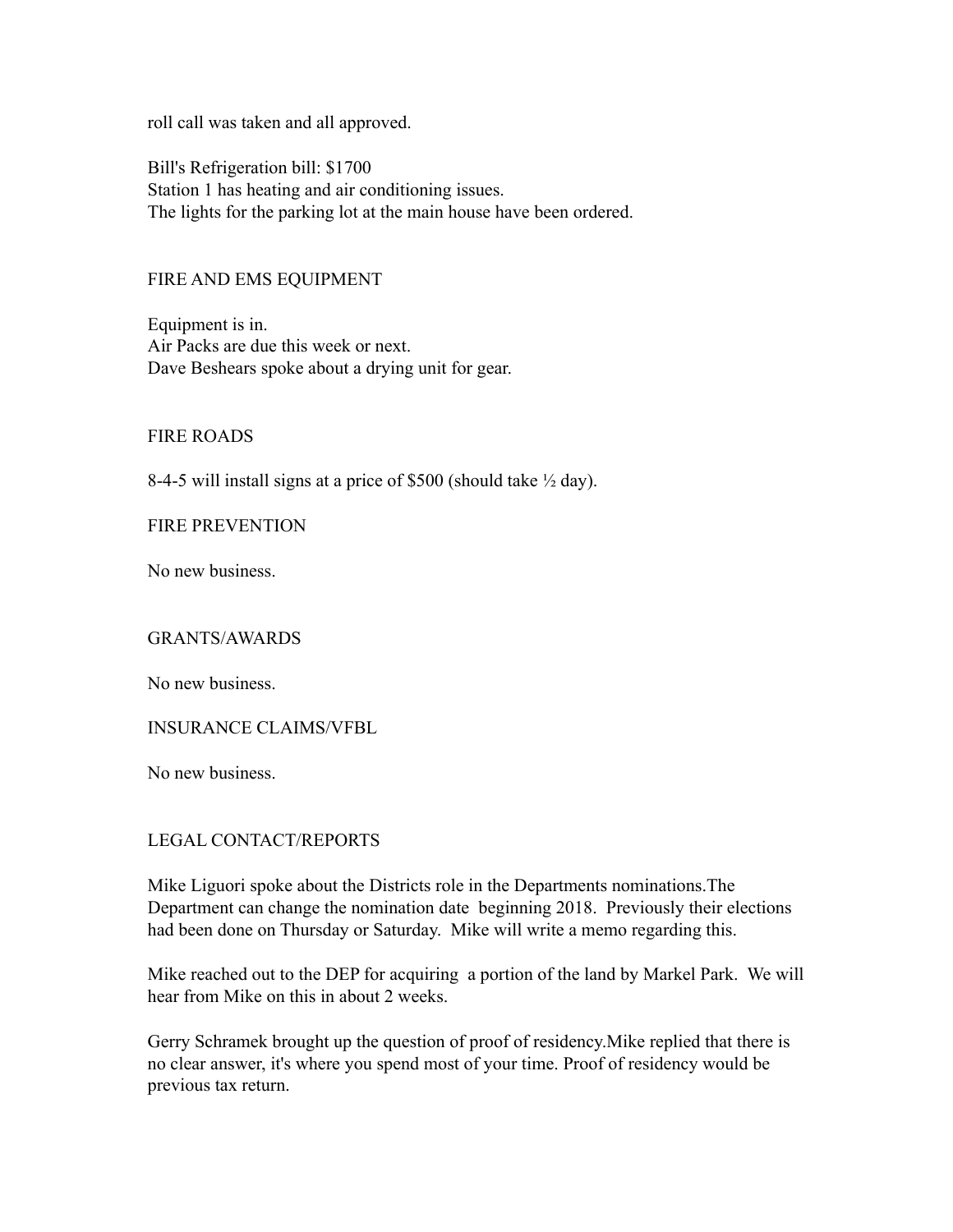LOSAP

No new business.

# EQUIPMENT/FABRICATION

No new business.

### OSHA MANDATES

Bailout sheets are being worked on.

### VEHICLE MAINTENANCE

| Vehicle | <b>Beginning Mileage</b> | <b>Ending Mileage</b> | Work Performed |
|---------|--------------------------|-----------------------|----------------|
| 11 1 1  | 11114                    | 12288                 |                |
| 11 1 2  | 13044                    | 13562                 |                |
| 11 1 3  | 42454                    | 43346                 |                |
|         |                          |                       |                |
|         |                          |                       |                |

## RECRUITMENT AND RETENTION

We received 3 new applicants, Daniel Rubin, Robert Linkenhoker and Richard Westin. A MOTION was made by Ken Clair, 2<sup>nd</sup> by Joseph Toscano to accept all applicants. A roll call was taken and all present approved.

## CHIEF'S REPORT

Badge #730 has been suspended for behavior unbecoming an officer with regards to infractions on 10/18.

Badge #513 has been suspended for 60 days from driving, then to retrain.

Chief McMurray spoke about mandatory duty crews to increase the number of calls we respond to.

EMS

No new business.